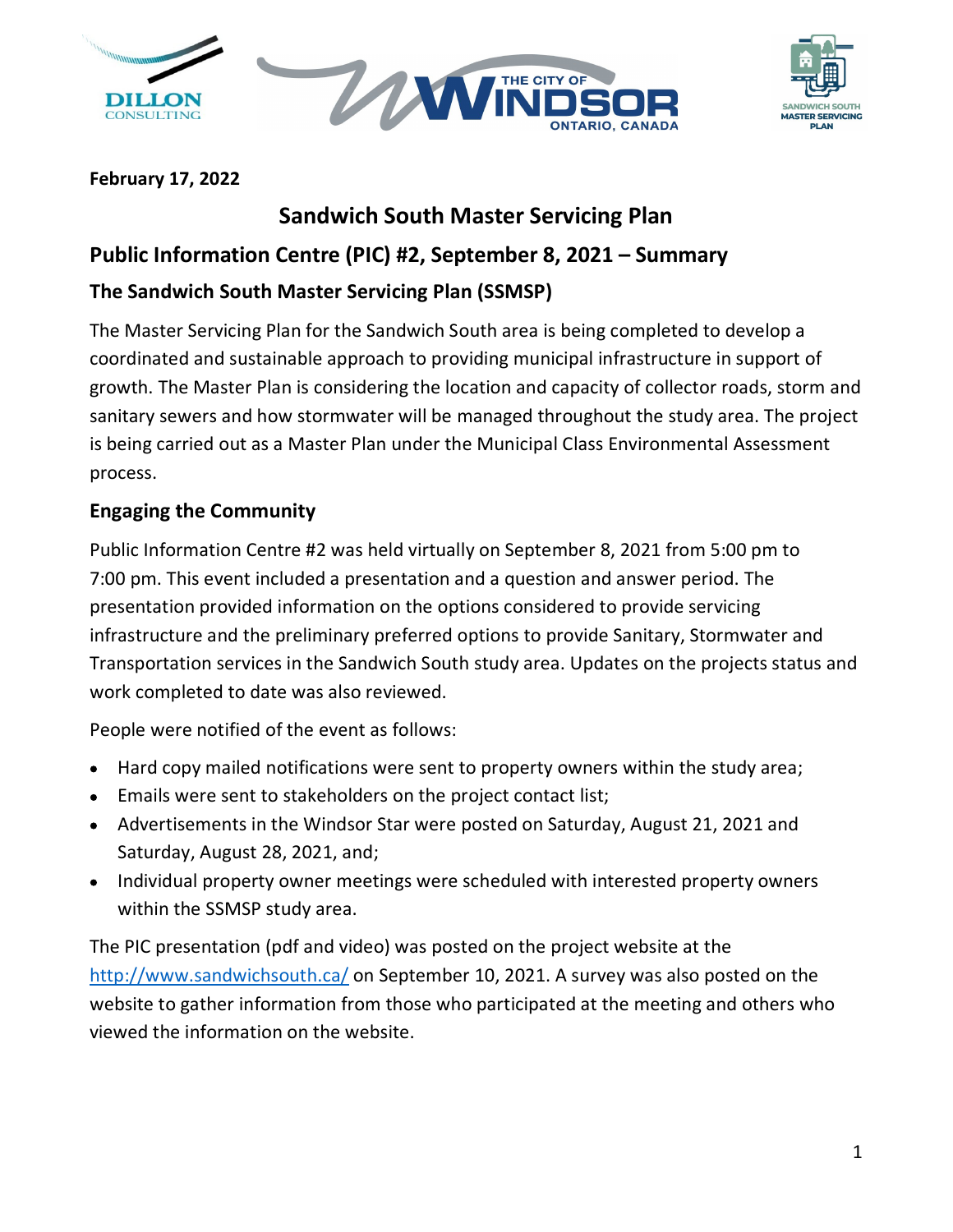



A total 37 people (including members of the community and the study team) participated in the PIC, 26 of which were stakeholders and 11 were City and Project team staff. A total of 5 online surveys were completed.

### **What We Heard**

The following are some of the commonly raised themes from the PIC and survey followed by a table documenting the specific comments raised and responses to these comments.

- Recognizing climate change and protecting communities from frequent major rainfalls is important;
- Ensure solutions provide quality and quantity control and are suitable relative to the close proximity to the Airport;
- Necessary studies, planning, engineering and servicing infrastructure need to be in place to allow development to proceed as soon as possible. Allowing development is needed to proceed to meet the local housing market needs;
- The City is missing an opportunity to integrate green infrastructure and other innovations;
- Participants want to understand the cost of infrastructure and who is going to pay;
- Further clarification on how and when identified properties will be acquired for future infrastructure is requested;
- Concern was raised that supporting studies for this project have not been completed and should be completed prior to finalizing the Master Plan;
- Many areas downstream are vulnerable to flooding, and development cannot increase risk of flooding for existing developments;
- The low density nature of development expected in Sandwich South was noted as a concern;
- Solutions other than widening roads need to be emphasized, including providing active transportation and providing linkages to already developed areas.

Below is a summary of questions and response from the PIC #2 virtual session as well as comments received via the online survey. Comments and questions directly emailed to the project team by the property owners will be responded to directly and be included in the SSMPS consultation reporting.

## **General Questions or Comments**

**1. There was no mention of the greenhouse gas (GHG) impact of the work presented. Can you please comment as to how this work, especially the additional roads, will factor into**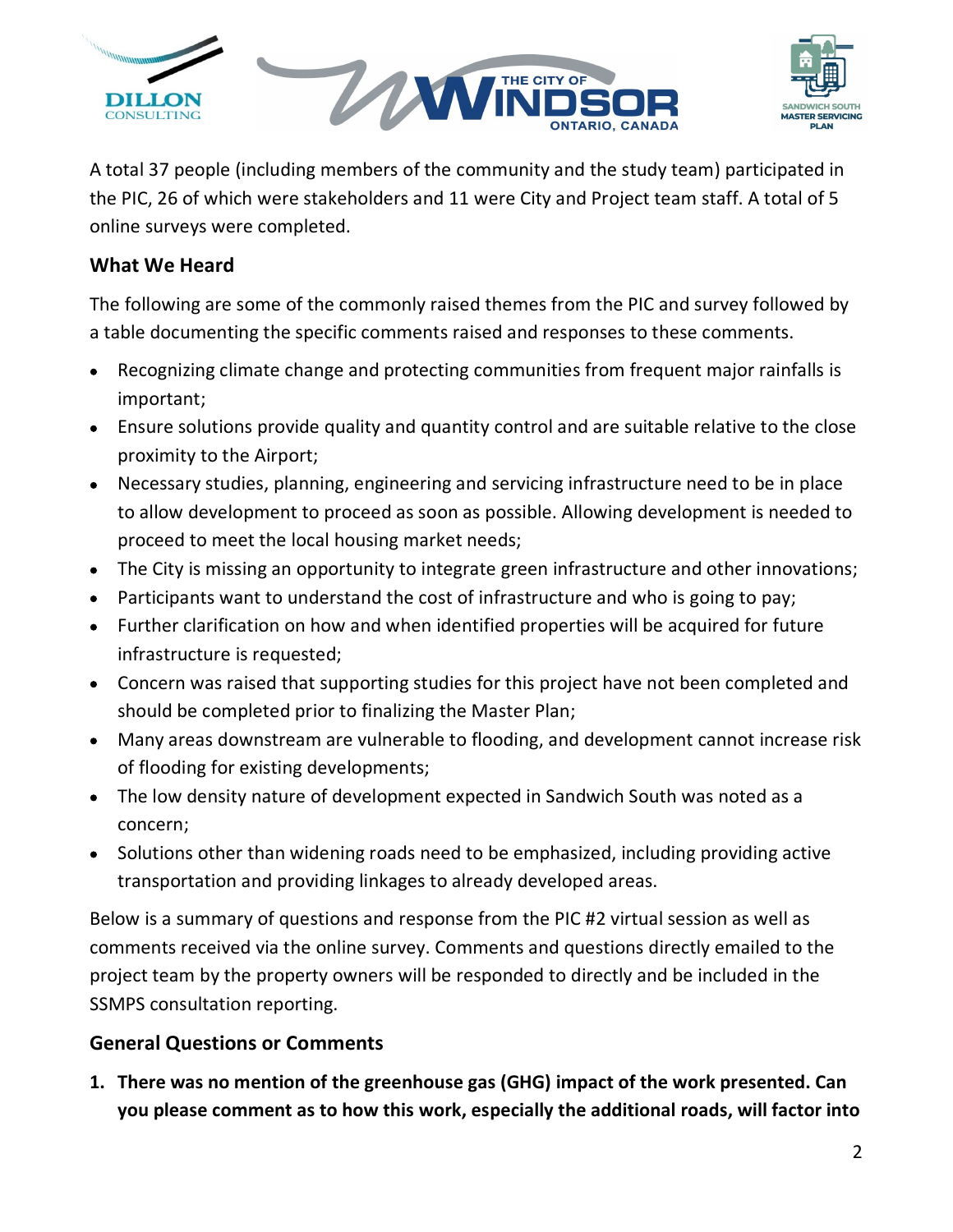



**Windsor's Community Energy Plan target to reduce citywide GHG by 40% by 2041? Was this evaluated? No mention was made of the investments needed to build district energy.**

The City's Community Energy Management Plan (July 2017) highlights how Sandwich South is planned to be a 'Net-Zero' Neighbourhood where "A net zero energy district is a place where no more energy is consumed than is supplied by non-fossil fuel sources to approach zero emissions".

The City has also applied for funding to complete a development plan for the Sandwich South (SS) area to develop strategies and guidelines for the implementation of the Community Energy Plan goals within the SS area. Examples of ways we are including those strategies in the functional design of the areas services include introduction of Active Transportation to support a more balanced modal split, allocate corridors for future thermal heat distribution network (similar to District Energy system) and preparing a plan that is consistent with the natural environment components outlined in the Secondary Plans.

**2. What is the cost of the infrastructure and how we assess the costs to landowners? How is the City collecting money for the new infrastructure? Is there a calculation that can be applied to property size? Without an understanding of costs it is difficult for members of the public to provide feedback.**

The City of Windsor collects funding through a process called Development Charges (DCs). These charges are applied to future developments to cover the cost of municipal infrastructure.

One of the main priorities of the SSMSP is to identify trunk municipal services needed to support the growth anticipated in the Sandwich South Area. Shared cost for the shared municipal infrastructure will be included in an area specific Development Charge for each of the units to be constructed.

The City's current development charge policy and current rates can be accessed using the City of Windsor link below for reference. Note, there is an existing area specific DC rate for the study area, which will be refined based on the findings of this study.

For more information, see: [https://www.citywindsor.ca/residents/building/Building-](https://www.citywindsor.ca/residents/building/Building-Permits/Pages/Development-Charges.aspx)[Permits/Pages/Development-Charges.aspx](https://www.citywindsor.ca/residents/building/Building-Permits/Pages/Development-Charges.aspx)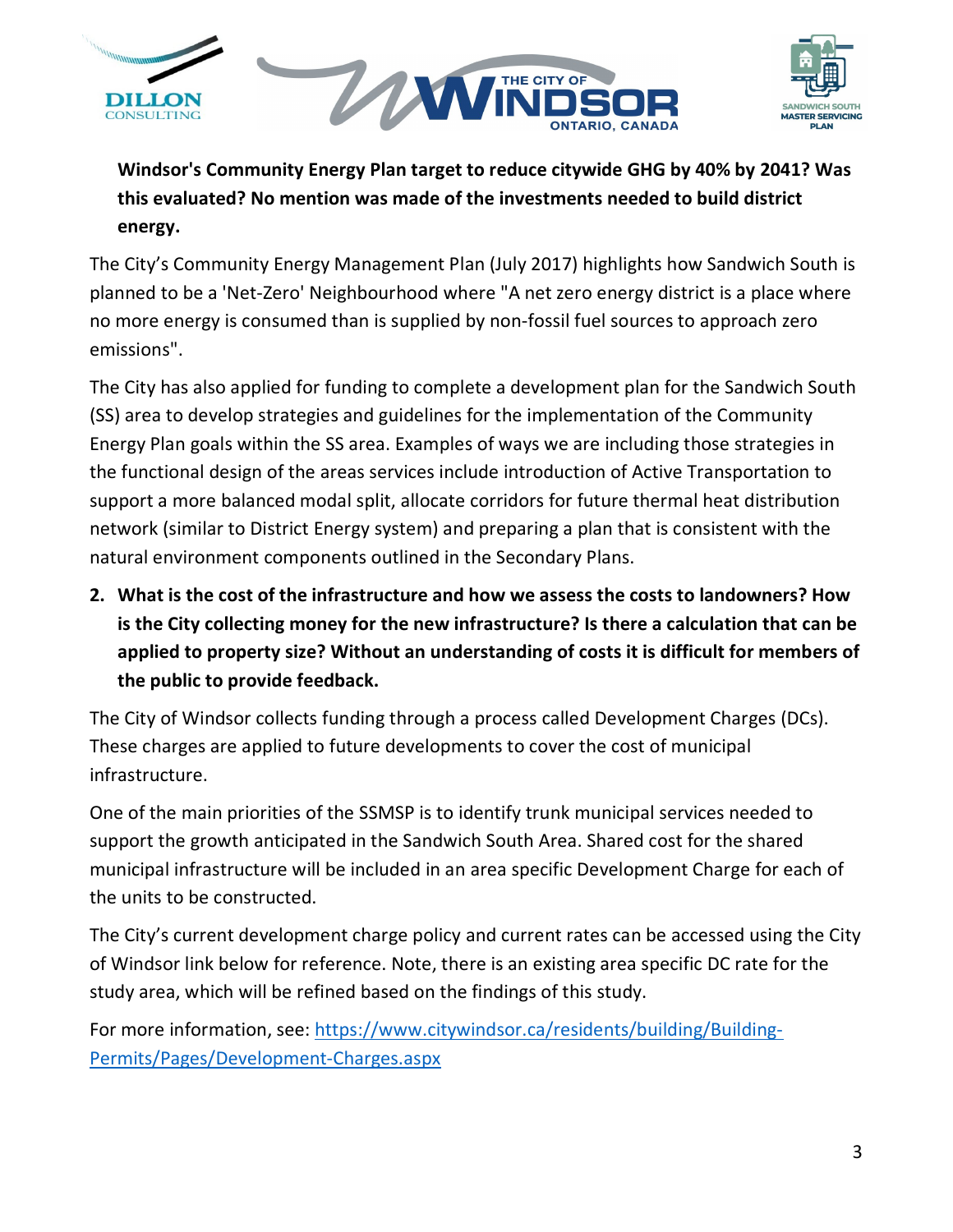



#### **3. Were updated soil tests completed for the area?**

Available soil information was considered in developing servicing solutions for this study. Soil collection and testing was not completed; however, a geotechnical desktop review of this study area was completed at the onset of this project to identify the existing soil classification in this area. Prior to detailed design of municipal infrastructure, detailed soil investigations shall be completed to confirm findings and assumptions made through this study.

**4. Why are there no high density hubs proposed? This work allows for urban sprawl. There is no inkling towards integrating farm land in a new way to coalesce with denser hub development or to limit sprawl. Sad to encourage low density sprawl and create poor planning for future generations.**

The purpose of this study is not to establish land uses or development density. Land use designations and population design values established in the City's Official Plan, Secondary Plans for County Road 42 and East Pelton are being used to establish the location and size of the proposed municipal infrastructure.

## **5. There is no apparent increase in new tree/forest cover areas and new interconnections of such. A few new trees along redirected open, grid storm sewer design is no innovative design.**

Refer to the Natural Environment slide in the PIC #2 Presentation. Considerations for appropriate vegetation will be integrated into the stormwater management corridors. A connected natural environment corridor will be integrated into the design.

<span id="page-3-0"></span>**6. Question on Potential Impacts and Mitigation Slides – Does property acquisition apply to everything that needs to be purchased?**

Property acquisition will be required for all City owned infrastructure that is proposed within current private property areas. This includes stormwater management pond corridors and roadways. Completion of study will allow the City to proceed with property acquisition for stormwater management facilities within the East Pelton and County Road 42 Secondary Plan Areas only, as this study will satisfy the Schedule B requirements for that infrastructure. Property required for the proposed collector roadways have been identified; however, the City cannot obtain lands until a Schedule C study or Developer driven Draft Plan of Subdivision is completed and approved.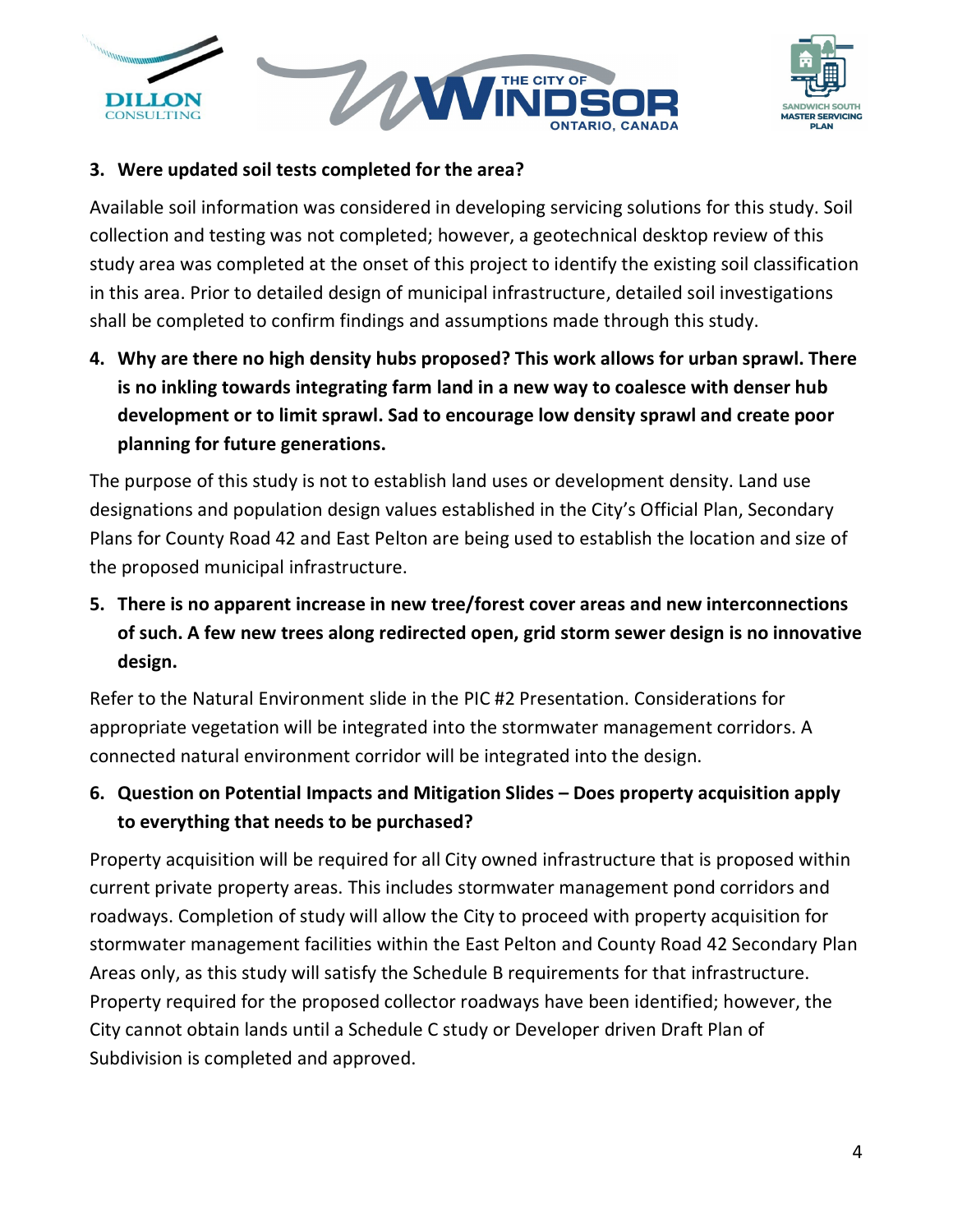



In both cases, the City will acquire required property in advance of the proposed works, which will correspond to a comprehensive staging plan.

## **7. For County Road 42 (CR 42), when will we know how much of our property will be taken from us? Is there a timeline of when construction could happen?**

The Lauzon Parkway Environmental Assessment (2014) is available on the City website for review. This document identifies the land acquisitions required along CR42. There is no construction date known for those improvements; however, the City plans to start with the proposed intersection improvements at Lauzon Parkway and CR42. There will be advanced notice of construction, including information regarding connection to the proposed sanitary sewer along CR42.

<span id="page-4-0"></span>**8. The City has identified lands as part of a greenway system and does not specify a purchasing requirement for these lands. How do landowners know if you will purchase the lands and when?**

This study is being used to refine the stormwater management corridor already identified through previous studies. The stormwater management corridor will include the environmental corridor required for this study.

The intent of this study is to refine what is needed for stormwater infrastructure, including the areas of this corridor. At the completion of this project, landowners will be able to see the location of their lands relative to the refined stormwater management corridor.

See Response [6](#page-3-0) regarding timing.

<span id="page-4-1"></span>**9. There are a number of related studies that are ongoing. How can you complete this master plan without those studies also being complete?**

The SSMSP will not be finalized prior to the completion of the related studies and documents identified, such as the Upper Little River Watershed Master Drainage and Stormwater Management Environmental Study Report, and the Little River Regulatory Floodplain Maps.

**10.Property owner interested in understand when property acquisition for stormwater management ponds will be initiated. Also, when will property owners know how much of their lands are required to accommodate the proposed stormwater infrastructure.** 

See Responses from Question [8.](#page-4-0)

Cost to acquire lands will be based on appraisal rates.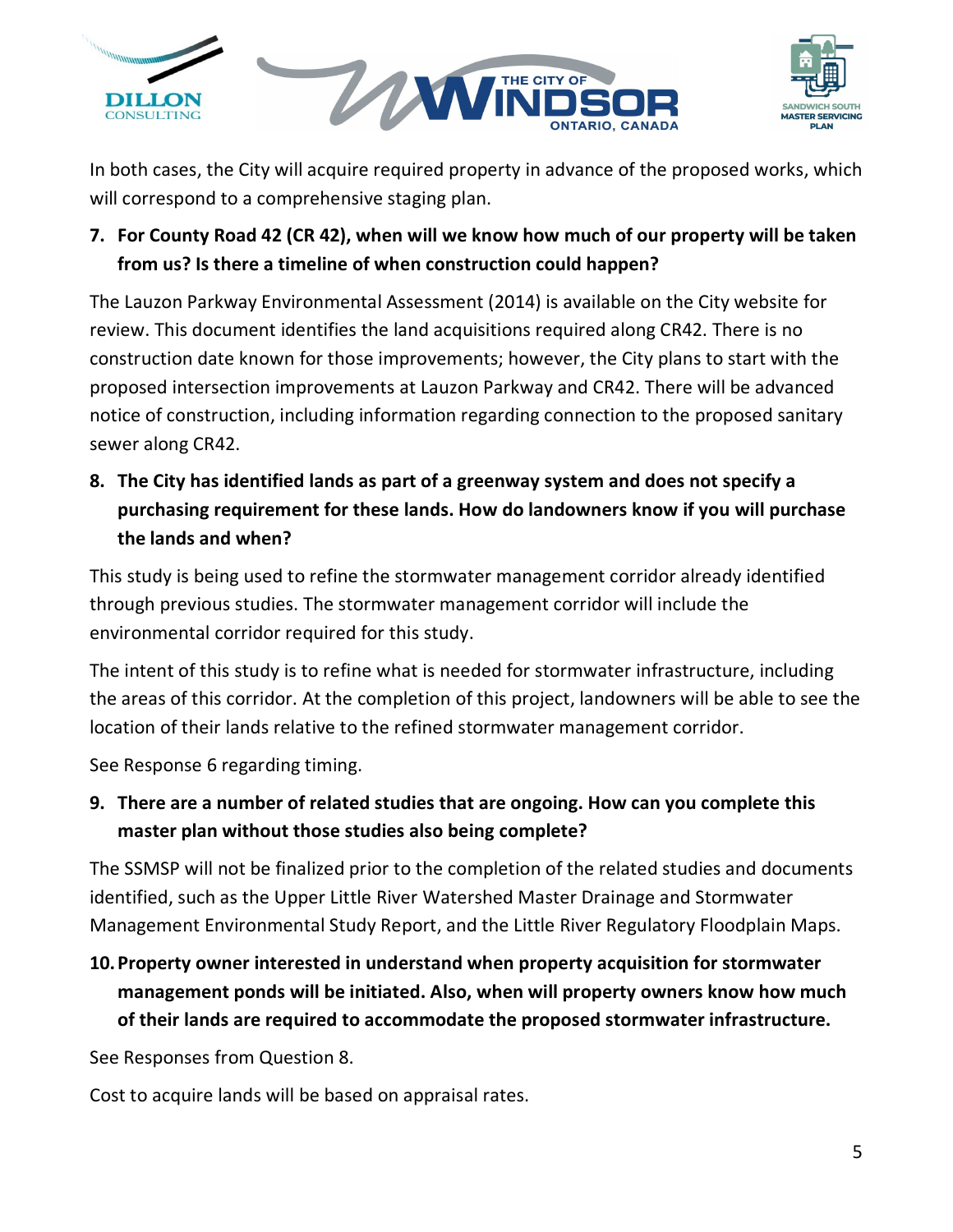



## **11.Property owner reminded the group that under the Municipal Class Environmental Assessment's (MCEA) Part II Order, after the 30-day period has expired, no other comments will be accepted.**

The Environment Assessment Act will be adhered to with respect to the provision to provide a 30-day review period for the public to review and comment on the final SSMSP. You can visit the Ministry of Environment, Conservation and Parks (MECP) website using the link below to understand the current Environment Assessment review process and request for an Order to mediate the master plan.

For more information on Class Environmental Assessments: Section 16 Order: <https://www.ontario.ca/page/class-environmental-assessments-section-16-order>

### **12.Don't feel that the opinions raised through the survey will make a difference.**

See responses to survey results below for actions to address and response to those comments.

### **13.Don't see any real innovation.**

The project team is recommending solutions that balance providing trusted engineering and servicing requirements that would be implementable and compatible with the local soil and topographic conditions. The servicing solutions and development polices being developed to support development are incorporating climate change considerations, energy conservation, and flood mitigation.

## **14. Finalizing the Master Plan is dependent on a number of studies still in progress. In light of the current lack of consistent detail/analysis for the entire study area, an opportunity for additional public engagement once further detail is available is being requested.**

See Responses from Question [9](#page-4-1).

A public information centre was held on November 17, 2021 regarding Essex Region Conservation Authority (ERCA)'s Little River Regulatory Floodplain Mapping project.

Should any changes to the solutions identified in this study warrant additional public consultation, additional consultation meetings will be held.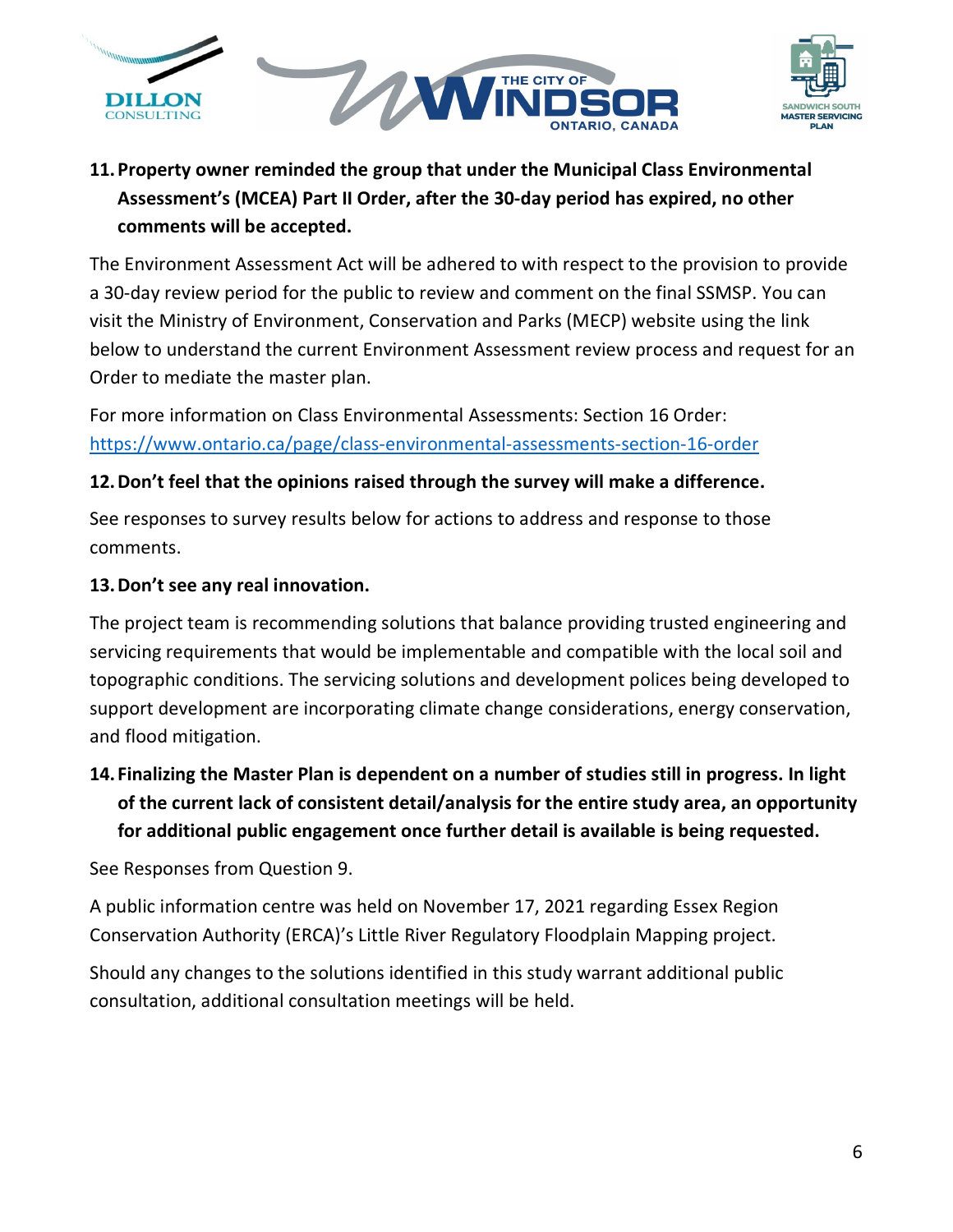



## **Sanitary Sewer Questions**

## **15.How will property owners be assessed costs for Sanitary Sewers infrastructure? Will existing homeowners pay for this infrastructure through their taxes?**

Area specific DCs will identify a per unit cost that will be applied to local developers. When sanitary sewers become available to existing residents, those residents will be accessed a cost to connect to the new sewers. Costs assessed to existing residents will be based on the City's Existing Local Improvement Policy.

No, infrastructure will not be paid through homeowner taxes.

## **16.Only sanitary sewers are being shown on the 8th and 9th Concession Road. This is not consistent with the sanitary sewer map shown in the PIC #1 materials.**

The sanitary sewer network figures including in the PIC #2 materials do not show the smaller, sub trunk sanitary sewers that were originally shown in the PIC #1 figures. The PIC #2 slides show major trunk sewers greater that 375 millimetres (mm) in size.

### **Stormwater Management and Storm Sewer Questions**

## **17.Why is there disregard for open swale systems to deal with the stormwater? How much additional stormwater runoff is expected?**

There are limitations with open swale systems, such as the need for additional land to provide enough space and higher maintenance costs.

It is assumed that the development areas will have increased impervious areas and therefore additional storage.

### **18.What is the amount of extra stormwater or the quantity of the new ponds?**

We are assuming that the development will have increased impervious areas, based on approved land uses within the study area. Our stormwater management ponds have been designed to manage the run off at an acceptable rate.

The stormwater ponds area designed to manage approximately 6 litres per second (L/s) of stormwater per hectare. The precise amount will be based on the quantity controlled for each stormwater management feature. Each area will be controlled to a strict release rate. Exact volumes for each pond will be outlined in the final stormwater management report.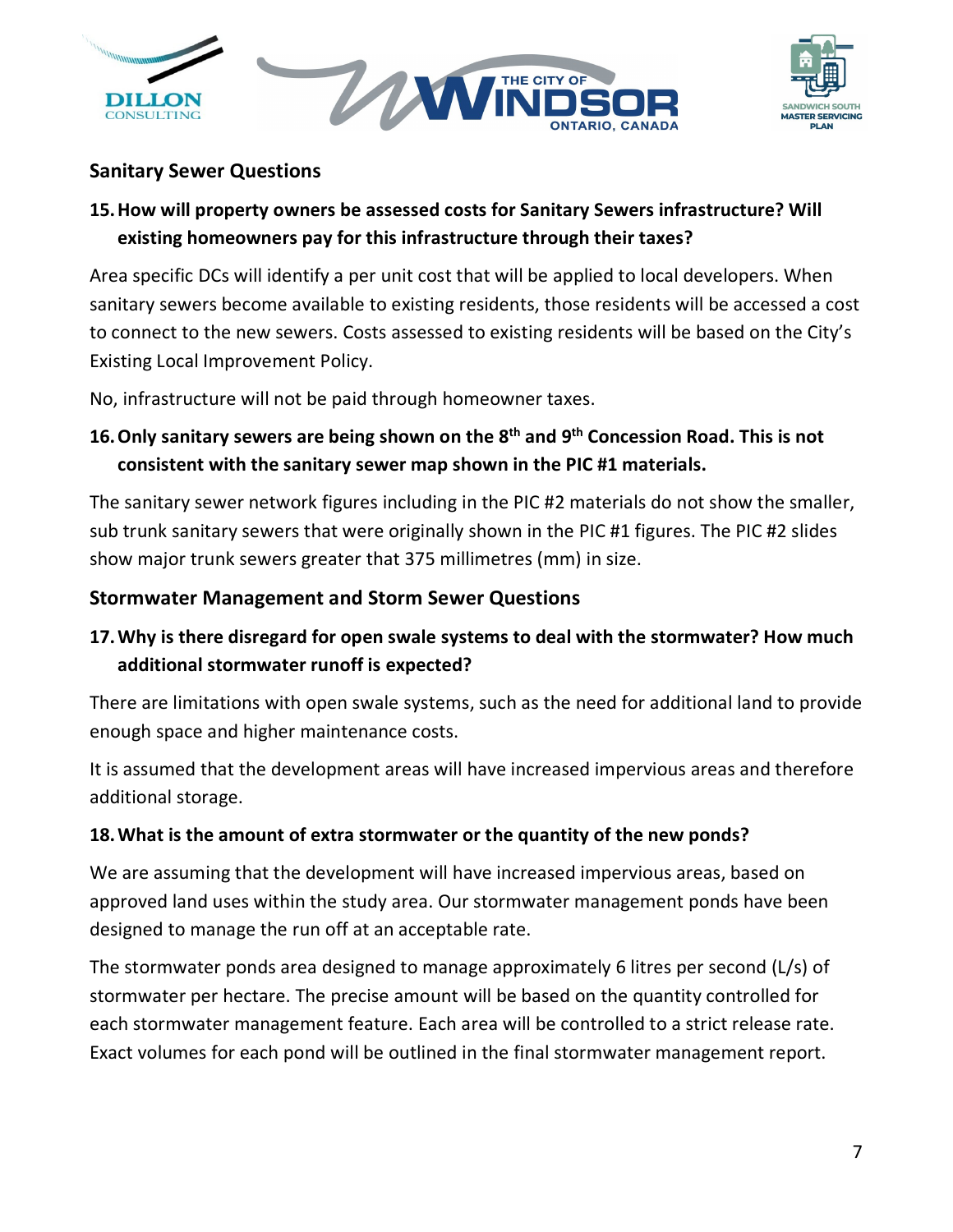



#### **19.What does management in stormwater management mean?**

Stormwater management is about controlling the volume or quantity of water coming off of hard surfaces like roads and sidewalks. The stormwater is controlled so that there is a very slow release rate to minimize negative impacts to the watershed. Stormwater management is also about water quality control, which is accomplished through the settling out of sediments in stormwater management ponds. The ponds will have inlet forebays that will provide a first stage of quality treatment as stormwater enters the ponds through the proposed storm sewer network. The ponds will also have permanent pool areas which will provide additional settlement of sediments and other quality benefits required to meet the regional stormwater management guidelines.

#### **20.What are the dash lines around some of the ponds?**

The dashed lines represent the footprint of the inlet quality control forebays. Forebay channels provide quality control of stormwater as it inlets to the ponds.

#### **21.What is the dash line on the stormwater management facilities map?**

This dashed line will be removed.

### **22.What is the red dashed line showing south of the Windsor Airport Land?**

The red dashed line is incorrectly shown. The SSMSP study area includes the full extent of the Windsor Airport Lands. The figures will be revised accordingly.

## **23.Considering the effects of climate change, I hope the stormwater management facilities will be capable of handling large rainfalls like the ones we have experienced lately.**

The stormwater management facilities have been designed to provide stormwater management control for a 1:100 year storm and Urban Stress Test as required through the local Regional Stormwater Management Guidelines and provide allowances for the infrastructure to adapt to climate change. The Urban Stress Test is a rain event that represents a 39% increase in severity compared to a 1:100 year storm.

To provide local storm drainage for proposed development, the City is proposing to use a higher level of service for the storm sewer conveyance system. Minimum local standards for storm sewer design is a 1:5 year storm; however, the storm trunk sewers have been designed for a 1:10 year storm, which will improve conveyance of road and local drainage to the associated stormwater management ponds.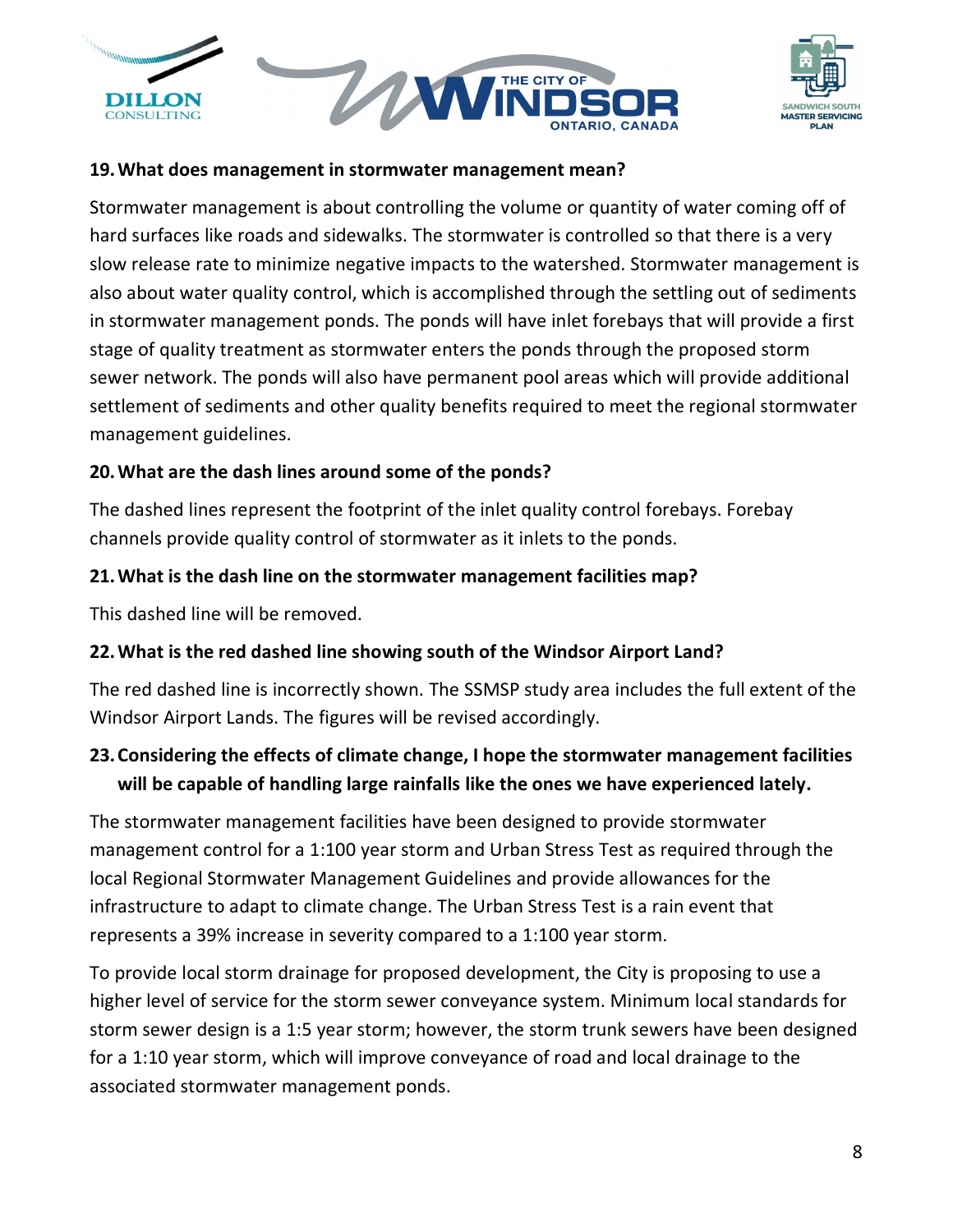

<span id="page-8-0"></span>

## **24.How is it that wet ponds are permitted now? It was understood that wet ponds were not allowed near the airport. Wet ponds are not permitted in the vicinity of the airport, especially 40 metres (m) across the road. Why aren't we using the airport property?**

The City has met with the airport and has confirmed that they are accepting of long and narrow wet ponds as long as they are constructed with waterfowl mitigation measures. Based on this input, the facilities have been designed to be as narrow as possible. Waterfowl mitigation measures include necessary plantings of trees and woody vegetation which will be designed by the landscape design team. The recommended pond layout including these waterfowl habitat provisions will be reviewed with the airport before finalizing the recommendations.

The design team understands the recommendation to utilize the airport property for stormwater management facilities in lieu of impacting developable lands. The proposed stormwater management plan strategy provided in the presentation for PIC #2 show the planned stormwater ponds for the East Pelton and CR42 Secondary Plan Areas only. To support development of the areas north of CR42, west of the Little River, additional stormwater management facilities will be required. The project team is looking at directing additional flows from south of CR42 to the north to reduce the size of the proposed pond south of CR42. We are looking at ways to utilize the airport land to redirect more drainage to the lands to the north.

**25.Concerned about the features to mitigate waterfowl. The proposed development appears to zone remove trees which may result in planes being at risk.**

See answer to Question [24](#page-8-0) above.

## **26.The Lauzon Parkway Environmental Assessment (EA) shows storm sewer along the proposed Lauzon Parkway right-of-way drainage. How is the Lauzon Parkway's storm sewer draining?**

The Lauzon Parkway will be served via local storm sewers that will be located within the Lauzon Parkway corridor. Those sewers will direct the drainage from the roadway the designated stormwater management ponds. The ponds have been designed to capture the additional runoff of all the proposed roadways.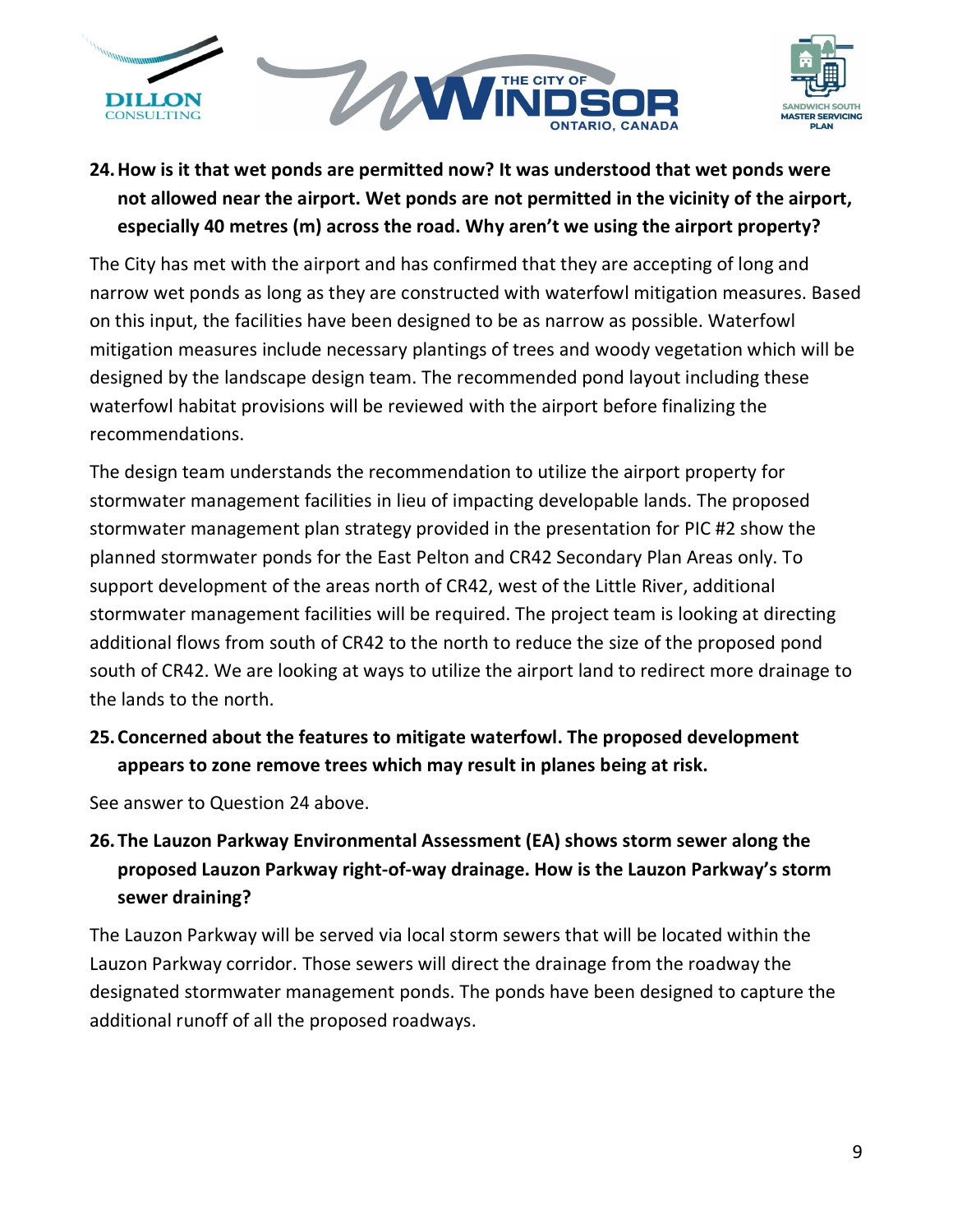



## **27.Why are stormwater management ponds shown in areas north of CR42, within the Airport Employment designed lands?**

See answer to question 24 above. Clarification will be provided in the project presentation and report details that clearly describe that additional areas will require stormwater management facilities outside of the East Pelton and CR 42 Secondary Plan Areas.

## **28.Why not use Green Infrastructure on the side of all roadways instead of supersized ponds?**

Green infrastructure was looked at, but the findings are that it is very difficult to achieve the required level of quantity control, due to local underlined soil conditions. The team looked at the benefit of utilizing Low Impact Development (LID) measures to provide the necessary quality and quantity control and per the comparative evaluation and consultation with ERCA, the use of those measures solely to provide quality and quantity control is not supported.

### **29.Were updated soil tests completed for the area?**

Available soil information was considered. Soil collection and testing was not completed due to the large extent of the study area; however, a geotechnical desktop study of this study area was completed to identify the existing soil classification in this area. Prior to detailed design of proposed infrastructure, detailed subsurface soil investigations will be required to inform the detailed design and infrastructure construction methods.

### **30.Where does the water go now?**

These undeveloped lands currently have field tile drains. They all eventually collect into the Little River drain and continue north into the Detroit River. The area also has natural ponds within the farm fields.

## <span id="page-9-0"></span>**31.Recommendation that the City implement Green Infrastructure Policies in advance of the development of the Sandwich South Area.**

The City is supporting of the use of Green Infrastructure; however, policies to mandate the implementation of this infrastructure must be accompanied with necessary by-laws associated with the regular operation and maintenance of these facilities. For this study, stormwater management is being controlled via stormwater management ponds in most cases. The use of green infrastructure, such as Low Impact Development (LID) measures could be implemented to provide additional resiliency but will not be relied on to meet servicing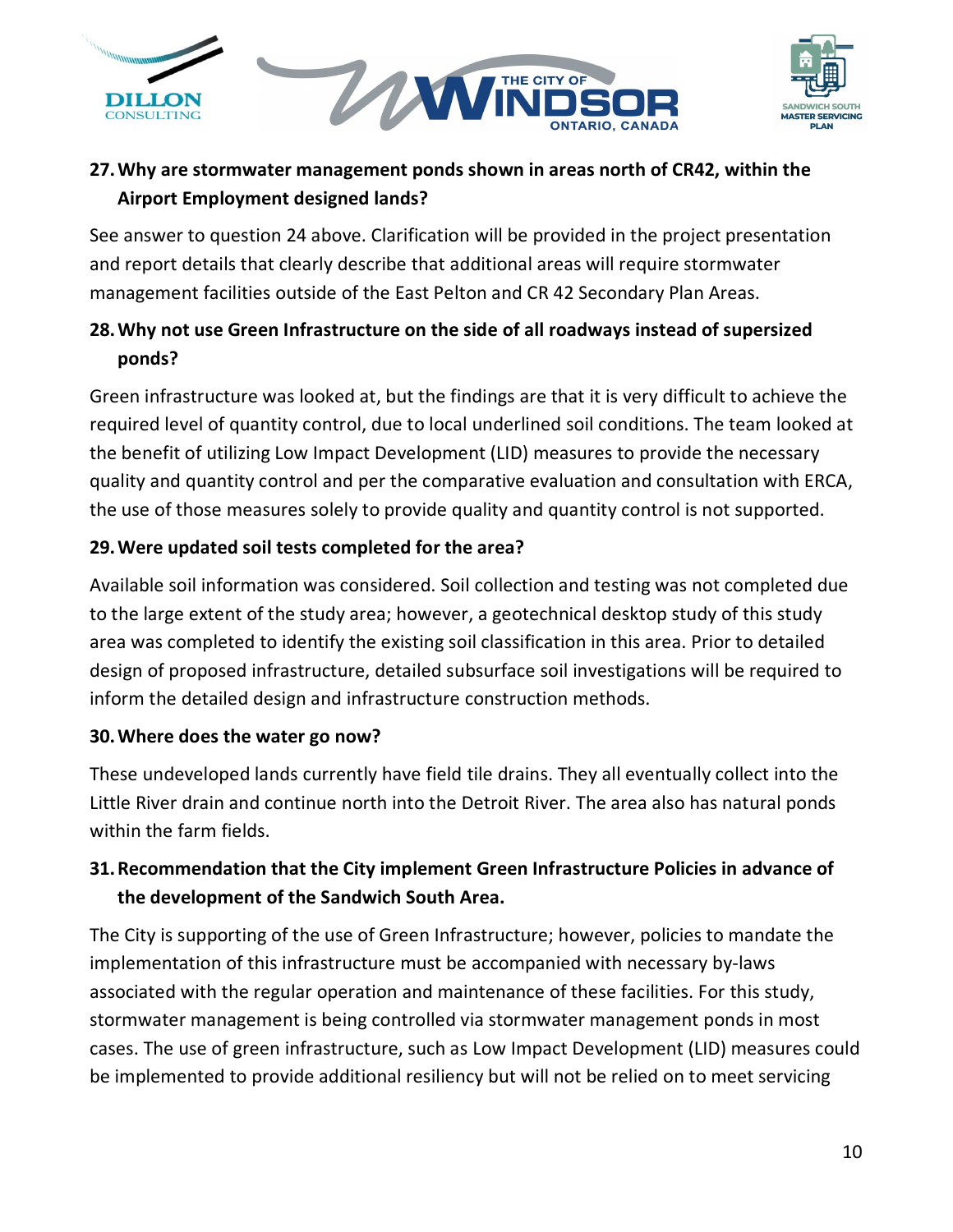



requirements. This is a directive provided by ERCA at this time, as described in the evaluation of stormwater management alternatives.

It is possible to transfer maintenance of green stormwater management facilities to developers for condo, apartment or other larger development areas where there is regular management of a number of units; however, it is not feasible for individual property owners to adhere to these requirements.

The project team has worked with Conservation Authorities outside of the local Essex County Area on programs and initiatives that exist in the Greater Toronto Area (GTA). Necessary pilot programs are required to better understand the benefit of Green Infrastructure within local conditions prior to implementing mandatory policies.

The City is looking at implementing LID measures to add resiliency to the stormwater management structure to account for climate change.

**32.Disregards entirely the aspect of LID measures setting a bad example and negative precedent for the City. Mega ponds provide a taxpayer paid excuse to incur more environmentally damaging urban sprawl development and reliance on costly additional pumping stations, taking responsibility away from individual businesses and homeowners and putting unnecessary financial burden on the taxpayer. The so-called "clay" soil is being used as a poor excuse for deliberate lack of innovation. If a large scale development relies on old style expensive solutions, how can there ever be environmental progress.**

See response to Question [31](#page-9-0) above.

# **33.Will the City of Windsor create an official green standard? There needs to be City policies on low impact development (LID) and Green Standards. Guidelines aren't enforceable so policy is needed.**

As part of the Sandwich South Master Servicing Plan, we will be providing design guidelines for the area. These guidelines are needed, as the infrastructure will likely be City owned and maintained, so consistency on infrastructure design is important. The City would mandate developers to adhere to these guidelines. The guideline will include measures recommended through the Windsor's Sewer and Coastal Flood Protection Master Plan to aid in mitigating flood risk.

The development of City-wide green standards is not within the scope of this project.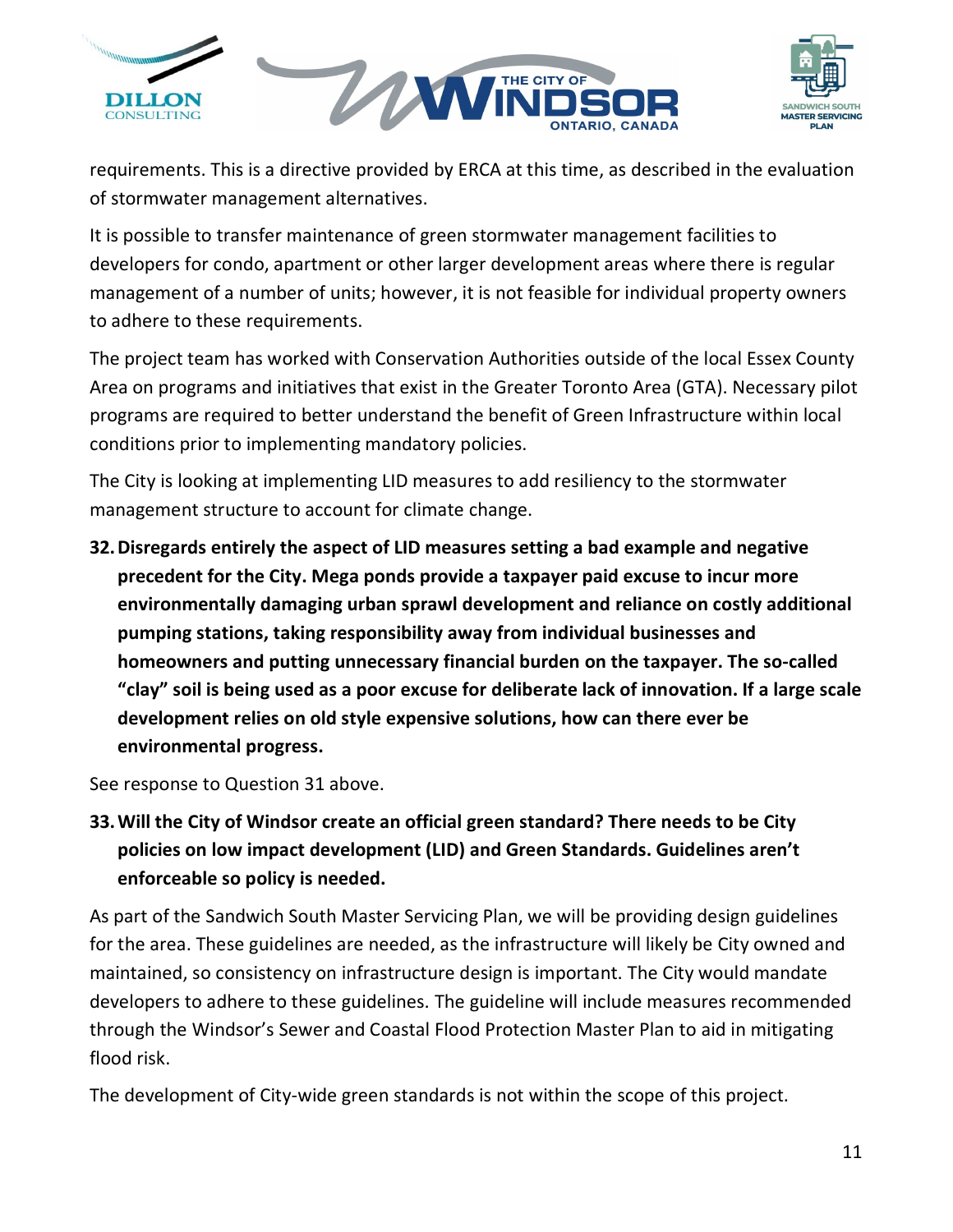



It was noted that with the dense clay soils in Windsor area, the use of LID Measures must be confirmed by the implementation of pilot projects in the City. These projects need to be monitored over a long period of time to determine their long-term benefit. Due to the uncertainty related to the benefit of these measures, ERCA has not permitted the reliance on these measures in this area to provide stormwater management.

### **Flood Plain Mapping Questions**

### **34.Is the 1:100 flood level the same as the hurricane hazel standard?**

This is not the same as the Hurricane Hazel event. The hurricane hazel event was looked at; however. the 1:100 year, 24 hour event is being used to analyze and size proposed infrastructure for this area. This is consistent with local regional guidelines.

## **35.Does the zone 2 flood fringe extend over the hospital site, will that impact future expansions?**

Yes, it does. Development is allowed within the zone 2 flood fringe area if, upon construction, the site is modified to meet minimum regulatory minimum flood plain grades.

# **36.Concerned the insufficient measures are being taken to reduce the chance of flooding in Sandwich South and downstream. Windsor Climate Change Action Plan describes increasing participation as a major risk and 1 in 100 year storms are becoming "normal". I understand why lower standards were selected as no one wants increased taxes but I am concerned that this is putting thousands of homes at risk. We should not be building in flood plains!**

Flood mitigation, including consideration for climate change, are being implemented as part of this study that meet or exceed the 1:100 year storm level of service.

### **37.Has the north-south drain placement been confirmed?**

The stormwater management ponds which are required to be placed along the Little River drain will be proposed to be placed within the stormwater management corridors identified within the Upper Little River Stormwater Master Plan (ULRMP).

### **38.Without ballpark costs, it is difficult for the public to provide informed feedback.**

The comparative evaluations completed to determine the preliminary preferred options looked at comparative costs of solutions. High level cost estimates will be included in the final report.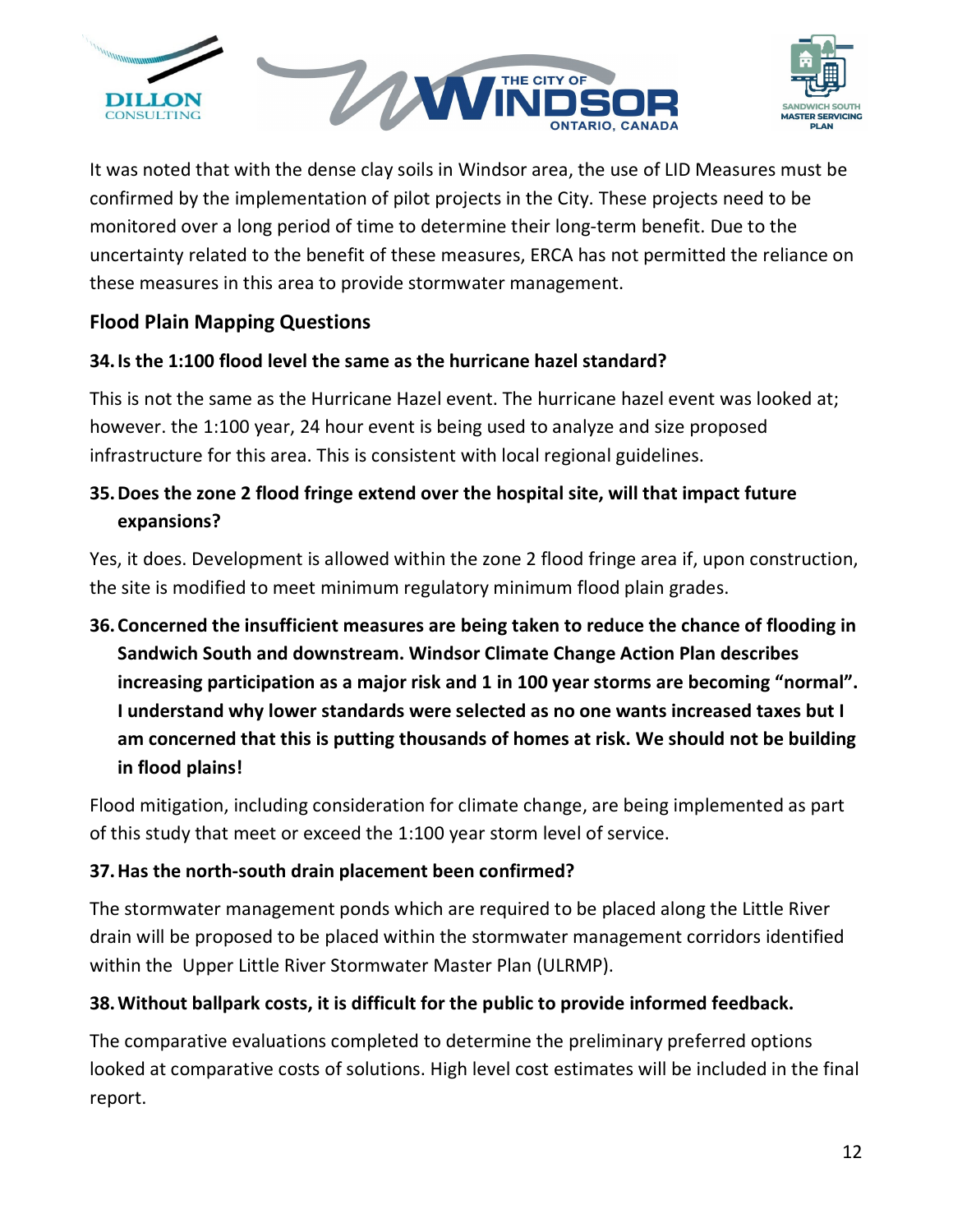



## **39.In support of Option 1a in concept. Noted that a complete review is not possible given the number of supporting studies currently under development.**

Noted. The SSMSP team is in consultation with other studies and project teams to ensure that solutions are consistent and provide cohesive solutions to support development.

**40. Flows are being intercepted and introduced to the Little Drain sooner. It is essential to ensure that drainage is maintained and that there are no adverse impacts downstream/the system is not overwhelmed. General support for the placement of stormwater management facilities proximate to existing drainage patterns.**

Through the completion of stormwater management analysis as part of this study, the existing Little River Drain can accommodate relocation of flow inlets upstream without impacts to the downstream drainage system.

**41.Based on the material presented it appears that more work is being done for East Pelton and CR 42 Secondary Plan areas. Request that the same level of detail be completed for the entire study area.**

The scope of this SSMSP is to complete the MCEA Schedule B requirements for the East Pelton and CR42 Secondary Plan Areas. Only areas that have associated Secondary Plans completed are permitted to develop at this time. Necessary review and functional design for the proposed infrastructure within the East Pelton and CR42 Secondary Plan Area was done to a more refined level of design.

### **Transportation Questions**

### **42.When will the roads be constructed and are the locations considered final?**

The existing collector roads will remain in their current locations. As highlighted in the PIC presentation, some of these roads will need to be widened to accommodate greater volume of traffic as development occurs. The widening of these roads requires additional assessment under the Schedule C Municipal Class EA process.

The roadways that do not already exist that are currently shown on the concept transportation network plan have been proposed based on the transportation assessment completed for this area, which has identified the recommended configuration to support ultimate development of this area. To establish the final alignment of those new roadways, additional planning studies such as a Schedule C Municipal Class EA or Draft Plan of Subdivision will be required.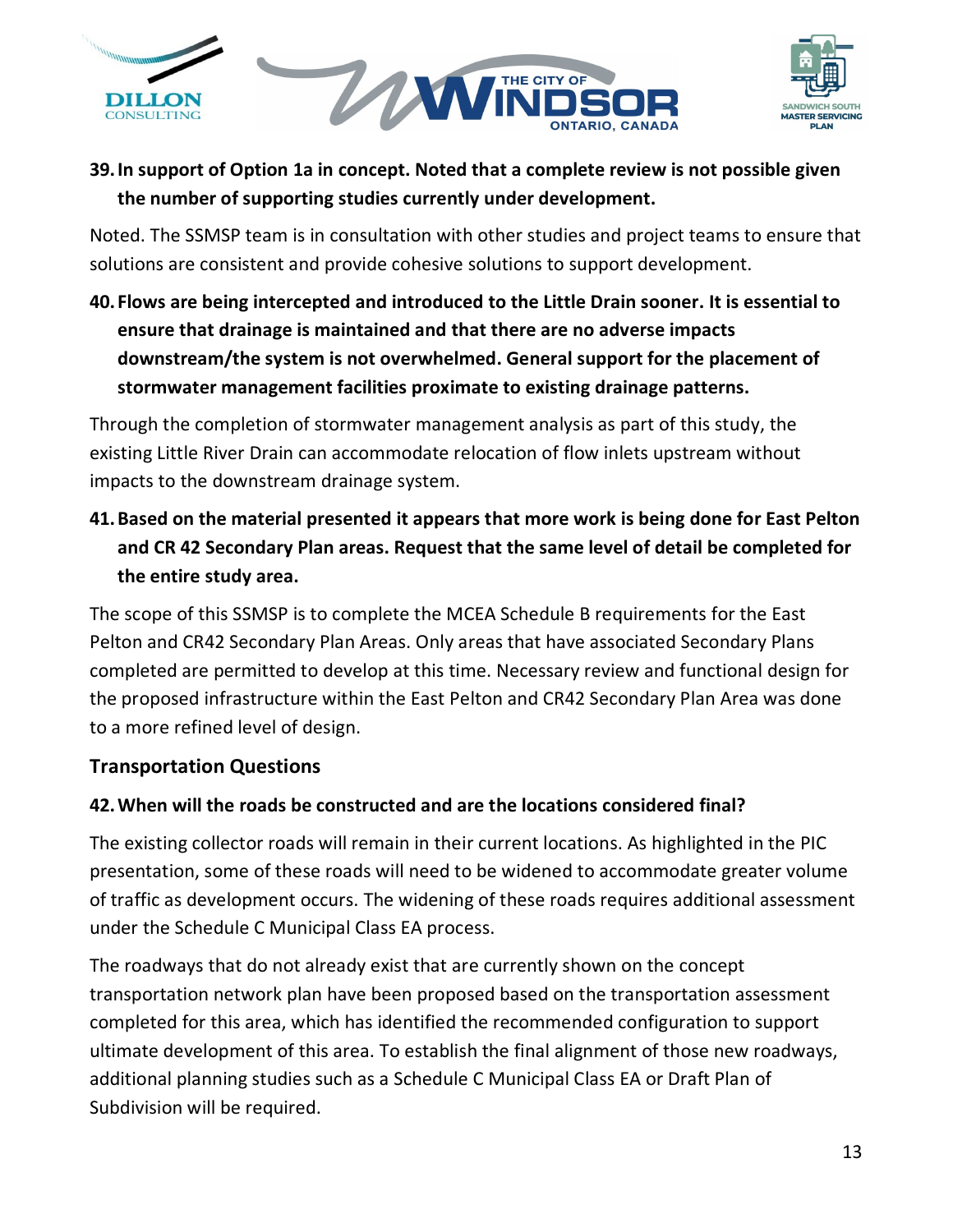



The exception to this is the alignment for the Lauzon Parkway extension, as well as the East/West Arterial extending from Walker Road east to the Lauzon Parkway extension. The alignment of these two roads has been established by the Lauzon Parkway Class Environment Assessment completed in 2014.

The timing of construction of the roads will depend on the pace of development.

**43.The active transportation map shows a pathway proposed running north and south, west of the Little River. (Reference to Figure 7 in the PIC #2 online materials found at [https://www.citywindsor.ca/residents/Construction/Environmental-Assessments-](https://www.citywindsor.ca/residents/Construction/Environmental-Assessments-Master-Plans/Documents/Sandwich%20South%20PIC%20%202%20Figures.pdf)[Master-Plans/Documents/Sandwich%20South%20PIC%20%202%20Figures.pdf\)](https://www.citywindsor.ca/residents/Construction/Environmental-Assessments-Master-Plans/Documents/Sandwich%20South%20PIC%20%202%20Figures.pdf)**

The stormwater corridors will also include recreational pathways as part of the proposed active transportation network. Pathways will run alongside the stormwater management ponds and will also act to provide maintenance access to the ponds. The alignment of the trails will not be finalized as part of this study; however, the necessary lands to accommodate those pathways will be allocated within the proposed stormwater management corridors.

Within the proposed municipal arterial and collector road right-of-way, active transportation facilities will be also be provided. Facilities will meet All Ages and Abilities (AAA) requirements, which provide provisions for facilities to be safety and usable for All Ages and Abilities.

## **44.There are road connections shown for lands, north of CR42, between 8th Concession and 9th Concession, what is being planned there?**

The CR 42 design plates from the Lauzon Parkway shows a north connection at CR42 and  $9<sup>th</sup>$ Concession. This is now shown on the conceptual transportation network map.

The conceptual road layout for the area north of CR42 is proposed to provide service to the development in this area based on the proposed land uses. Exact locations of roads in this area would be identified as part of the planning studies required.

The Project team will review the Lauzon Parkway plates and ensure that the ultimate road network will be consistent with the CR 42 functional design from the Lauzon Parkway EA as recommended by the stakeholder. It should be noted that the transportation plan does not show all roadways, local roadways in addition to the arterial and collector roadways will be required however the placement of those roadways will not determine through this high level SSMSP study.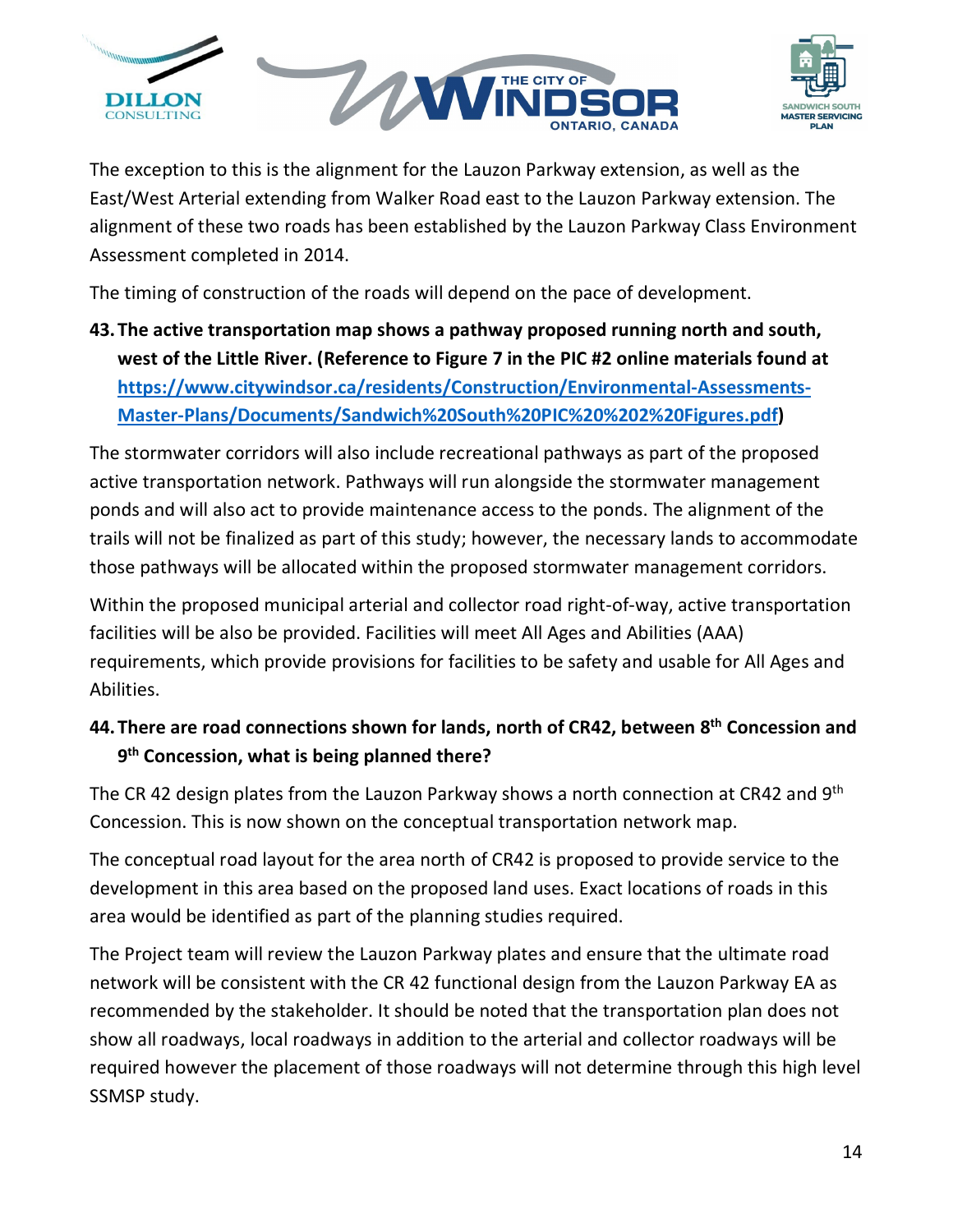



## **45.There are roads you had shown on other plans that are not shown on the ultimate road network figure are those still happening?**

Our main focus is to provide the collector roads required to service the area. Additional local roads may be required. All our maps intend to show the same collector road network.

## **46.Will bike lanes be included on Lauzon Parkway? Will the active transportation be present on 6 lane 80 kilometre (km) highways?**

As per the completed Lauzon Parkway EA, both sides of Lauzon Parkway will have a multi-use path which will provide active transportation connection between Sandwich South and other parts of the City.

The active transportation network within Sandwich South will have to be suitable for all types of roadways. Cycle tracks and protected bike lanes will be considered for busy roads. This study will not be specific on the types of active transportation facilities as more specific design considerations.

City has clarified that the Ontario Traffic Manual, which is the best practices of road design, will be followed.

<span id="page-14-0"></span>**47.Opposed to road widening. This is supposed to be a net zero neighbourhood yet the presentation included nothing on reducing transportation demand. There was no indication on alignment with the City's climate change emergency or any realistic possibility of greater transportation mode share.**

Road widening will only be triggered when traffic volumes warrant future servicing improvements. The transportation mode share used to develop the transportation network plan relies on active transportation and public transportation as a component of the servicing needs. The level of reliance on active transportation and public transportation in this area is higher than typical to promote those alternative uses.

## **48.To only consider road widening throws transit and alternative transportation in the garbage.**

To support the development proposed with this SSMSP, a balanced transportation servicing approach was assumed which included use of vehicular traffic, active transportation and transit. Also see Response [47.](#page-14-0)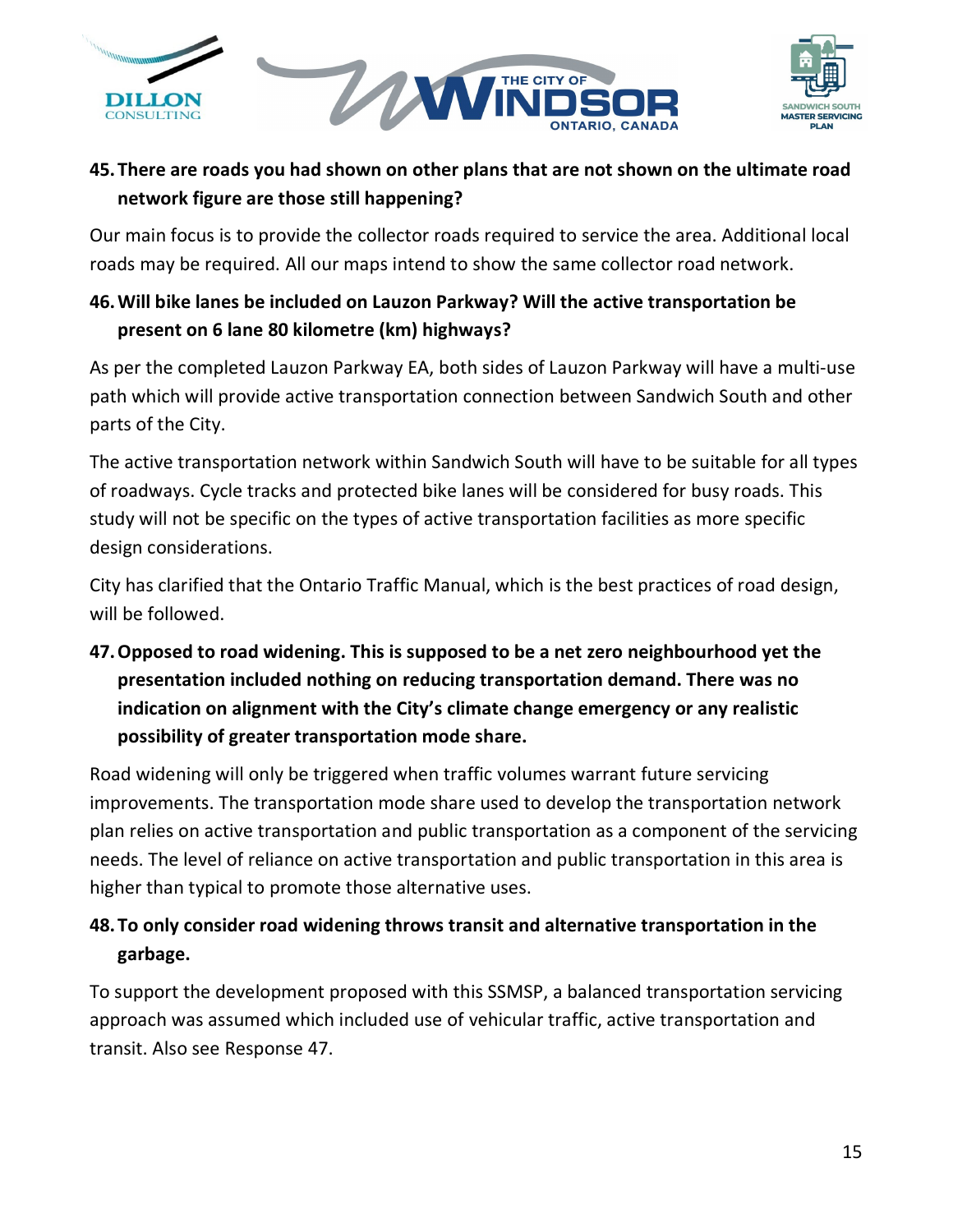



# **49.Adding active transportation linkage to Walker Road only makes sense if it's continued into the heart of the City. The biggest problem with Active Transportation (AT) infrastructure is lack of continuity.**

The implementation of the active transportation link has been added to the Transportation Master Plan. To implement this type of solution would require crossing of an existing railway and private property. The City shall consider evaluating this solution as a future consideration.

### **50.Traffic calming is needed everywhere not road widening.**

Arterial and collector roadways were identified to accommodate expected traffic needs. Traffic calming policies and needs will be identified where applicable throughout the development of the network per standards and polices that are most current and to accommodate specific development needs.

## **51. Ensuring frequent transit service to the still rural CR42 location is designated for lowdensity housing.**

The proposed transit network routes are based on providing service for a future scenario where the full development of the study area has been implemented. Need for transit service to the study area will occur in phases based on demands related to development and land use.

## **52. Low frequency, indirect service and large number of transfers make transit less attractive. The following specific transit comments were raised:**

- **Of the 4 hospital destination routes, only 2 are more frequent than 15 min and transfers will be required. Trips originating at Tecumseh mall are even less frequent (30-60 min).**
- **Only 2 of the 4 routes to service CR42 provide 15 min peak service; others are only 2x per night.**
- **No direct connections from the planned Ouellette Urgent Care Centre to CR42 and no direct connection from the UCC to Hotel-Dieu Grace Health Centre Tayfor Campus.**
- **Public transit will be an unattractive option for healthcare workers and volunteers who do not live on the bus route.**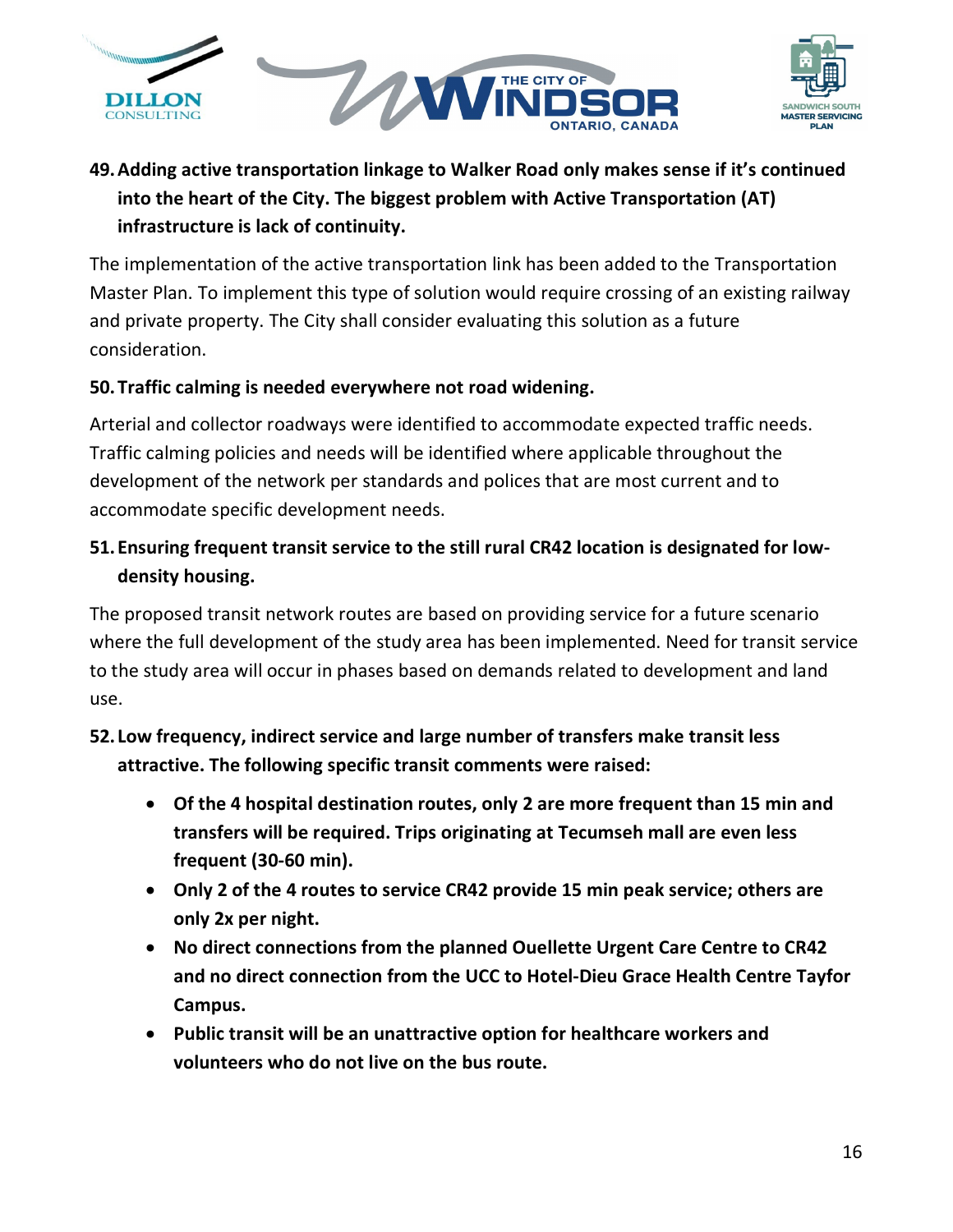



Comments noted. The SSMSP study is providing recommendation for transit routing for the full buildout of the Sandwich South Area. Considerations for special service related to the proposed hospital shall be considered to meet the needs of the proposed facility. Detailed review of those needs are not part of the scope of this study.

## <span id="page-16-0"></span>**53.If transit is to be expanded as suggested then why do so many roads need to be widened? What assurances to citizens have the transit will be implemented.**

The proposed plans reflect the full build out of the Sandwich South area, which includes high density land uses such as employment lands, high density residential and commercial lands. Road widening is only one component of developing a transportation system to support the population growth expected for this area. The Road network alone will not provide sufficient service and the plan relies on active transportation and transit infrastructure to be in place.

## **54.What about 20 min max, community design for live, work and play?**

See the Response to Question [53](#page-16-0) above. The Sandwich South community is expected to support various land uses including park lands and connected active transportation linkages throughout.

## **55.Need to review drainage for all roads including County Road 42 and Lauzon Parkway.**

Drainage requirements for all roads, including Lauzon Parkway and County Road 42, have been accounted for in the stormwater management strategy and functional design.

# **56.The Transportation network needs to consider other ongoing projects such as the Revised Little River Floodplain mapping, Upper Little River Stormwater Master Plan (ULRMP) and any changes/shifts to the Lauzon Parkway.**

The alignment of the Lauzon Parkway was established through the previously completed Lauzon Parkway Environmental Assessment. The Little River Floodplain mapping and Upper Little River Stormwater Master Plan (ULRMP) findings and recommendations are based on that established alignment.

# **57.The summary of comparative evaluation alternatives link on the web site contained Section 4.1.1 which recommended Option 2 – use the existing conceptual road network and modify to better connect neighborhoods. This preferred option needs to be applied to the whole study area.**

Options 1 and 2 in the referenced Section 4.1.1 of the SSMSP alternatives and Preferred Options Summary September 2021 does refer to transportation network for the entire study